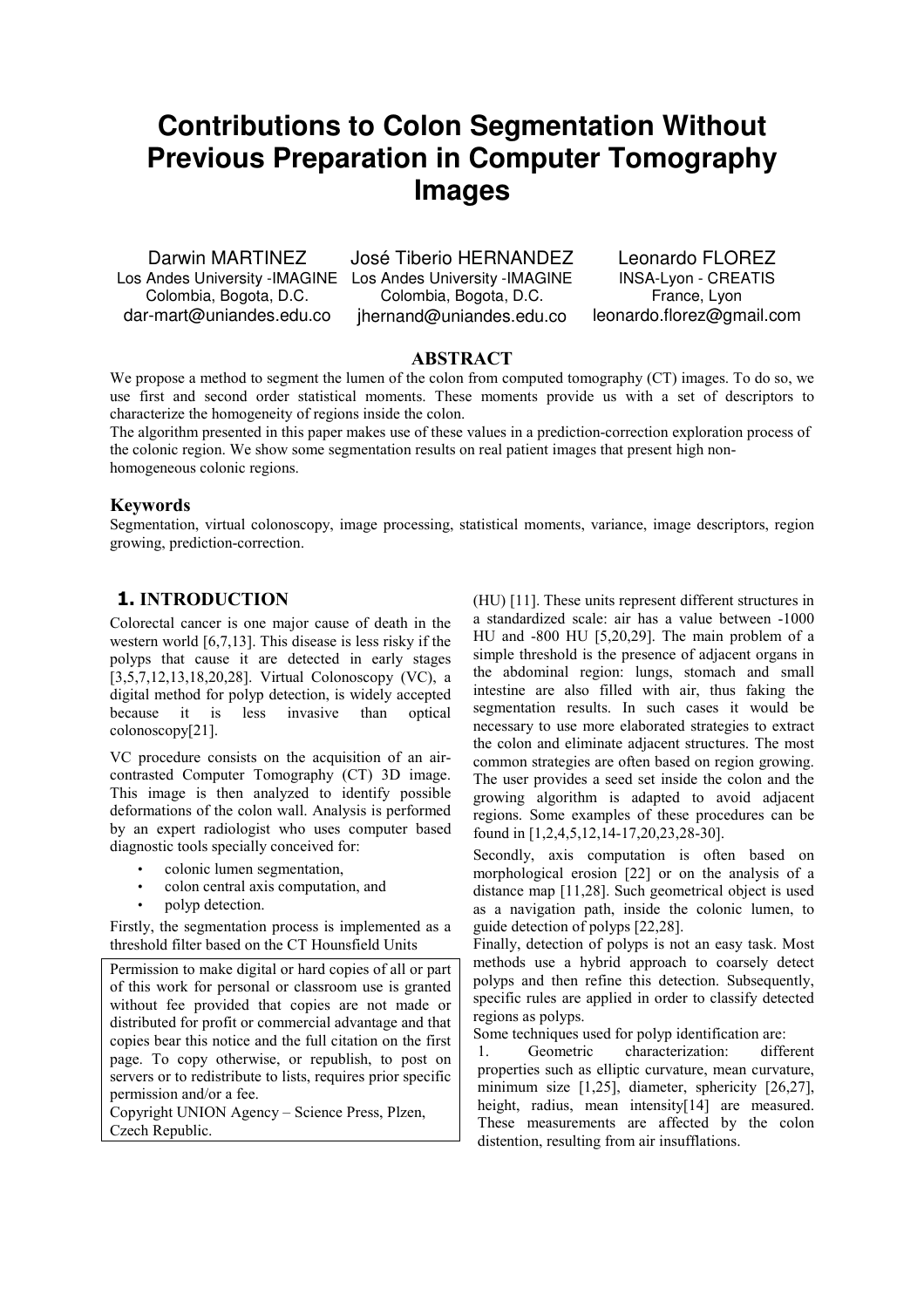2. Density characterization: the uniformity of voxel sets identified as polyp candidates in the previous process is studied [26].

3. Deformable models: starting with a selection of identified polyp candidates, this technique places a seed inside each candidate. The model grows until it reaches the surface of the polyp [30].

4. Optic flow: this process evaluates the differences between the edges of polyp candidates (identified by means of geometric characterization in the previous stage) in adjacent slices.

These techniques intend to emulate the method used by the experienced radiologist without computer aid [1,2].

Segmentation is a fundamental part of the process. The quality of polyp detection in the VC procedure depends on the precision of the segmentation stage, both if the detection is performed by the radiologist and if the above mentioned techniques are used.

## Motivation

In order to reduce patient preparation and the invasive characteristics of air contrast VC, we propose to explore the behavior of some segmentation image processing techniques in CT studies of patients with less or no preparation. A particular study of variance as region descriptor [10,19,24], and the region explorers based on the prediction-correction technique[9] was made. It's important to mention that the present work does not have clinical intention and it is just an exploration of an alternative segmentation method.

Our method proposes working over a 3D image whose values are the variance of the intensities in the original image computed in each voxel's local neighborhood. We intend to explore the local homogeneity of the colon content (air and feces matter) as a main criterion in segmentation, and the original data as validation parameters in the region growing process.

The method is an interactive process of predictioncorrection, using an advance strategy based on an initial vector provided by the user, and a prediction instrument (explorer's set) which guides the process along the colon.

Results show a good behavior both of the variance as workspace for this kind of segmentation, and of the advance strategy along the colon.

# 2. METHODOLOGY

The selected segmentation strategy is composed by two stages:

- Preprocessing and Initialization
- **Iterative Segmentation**



Figure 1: Procedural Flow Diagram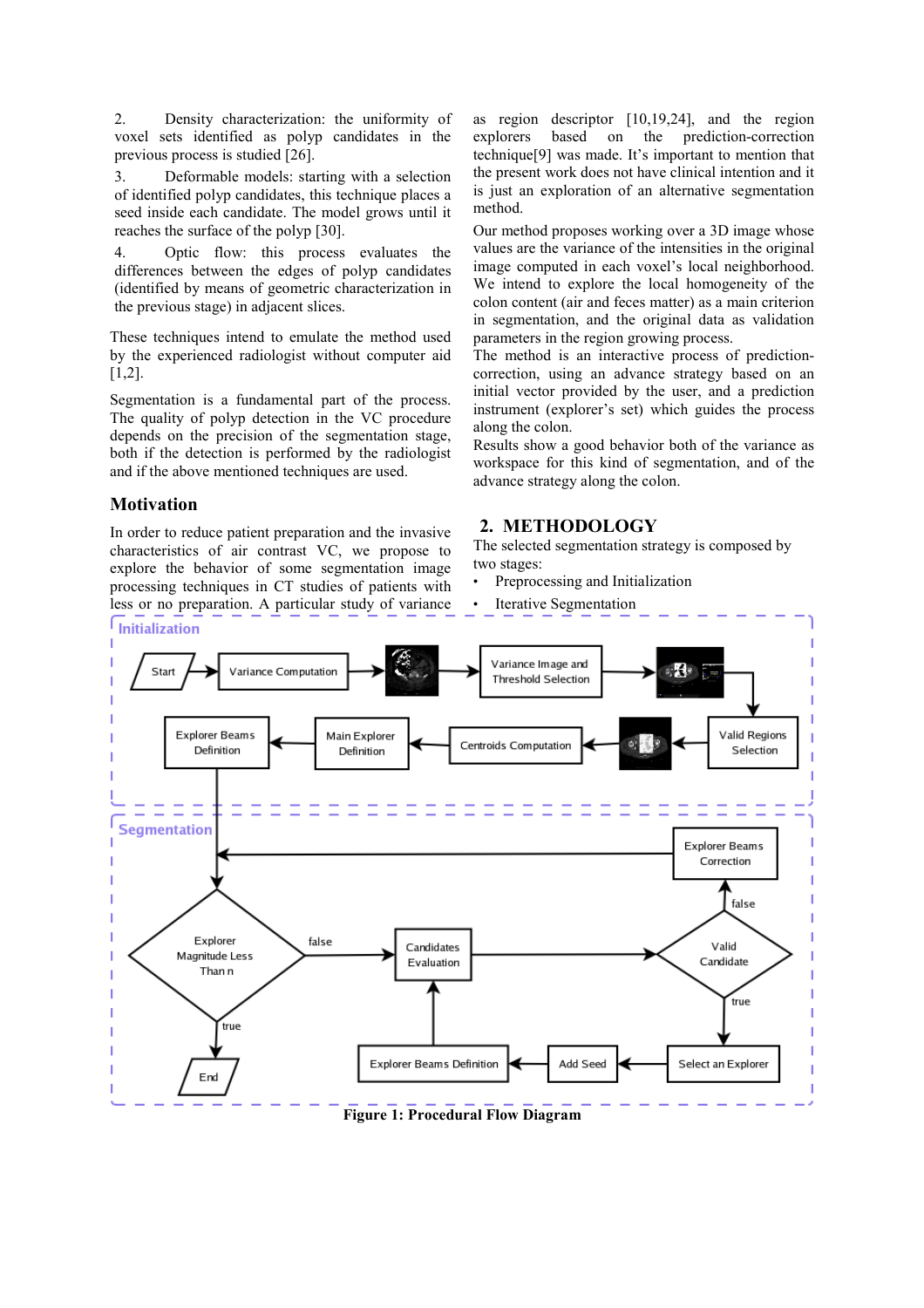In the preprocessing and initialization stage the variance image—starting from the local variance values of the original image—is built using a neighborhood size parameter (between 5 and 11 voxels) defined by the user, who also defines a threshold (in the variance image) characterizing the regions inside the colon wall (air and feces matter). The user then defines the first *advance vector*, which must have the origin and end points in the two different valid and adjacent regions.



Figure 2: Preprocessed Image. Chess representation of variance on original image. Variance was calculated with a cubical kernel of 7 voxels of side.

The segmentation stage is an iterative process based on the prediction-correction algorithm. In our case, this algorithm uses the direction vector of the last iteration as a guide for advance (prediction). An explorer beam (EB)—data structure composed by a set of vectors surrounding one main direction and providing associated image information—is used to explore and evaluate the region in order to define a new direction vector (correction) and thus launch the growing process. The stop criterion is the failure of the new direction vector search.

### Preprocessing and Initialization

#### 2.1.1 Computing the Variance Image

The 3D image preprocessing is based on the computation of the mean and variance values for all the voxels inside the user-selected volume of interest (VOI). This procedure generates two new images, one for the mean and another for the variance values. The selected VOI should contain the two valid regions inside the colon (air and feces matter). The variance values in 3D are computed in the traditional way. It is important, nevertheless, to consider that, when a voxel

neighborhood is not completely contained in the VOI, the formula should be modified to exclude outside voxels.

#### 2.1.2 Defining Region Growing Threshold

The user selects a threshold on the variance image, for which purpose the system offers an interactive visualization of original and variance VOI images. The threshold should be chosen in a way such that in the variance image the colon wall (high variance) and the different regions inside the colon (rather low variance) are clearly seen, especially those with feces matter. Also, in some occasions it is difficult to distinguish between the outside of the colon wall and the wall itself.

#### 2.1.3 Selecting Valid Regions

As previously mentioned, the procedure requires the identification of two valid and adjacent regions inside the colon, one with feces matter and the other with air. In order to facilitate the selection of valid regions, the system provides an interactive visualization of both the original and the chess variance VOI images.

Each selected region—an interior parallelepiped—is used as a characterization frame of the regions, expressed in the variance and the mean behavior. The behavioral descriptors are the main parameters for both explorer evaluation and region growing steps. These last steps are based on the variance and intensity gray values of each voxel in the image and they define the validity characteristics for the regions.



Figure 3: Threshold variance manipulation to evidence the differences between regions inside and outside colon. Particularly, it shows the homogeneity of region variance for both kinds of regions inside colon.

Once a valid two regions selection has been performed, the procedure defines an initial direction vector, the first main explorer. This explorer is specified by the magnitude and direction as follows:

- 1. Computing the regions' centroids,
- 2. Computing the distance between centroids,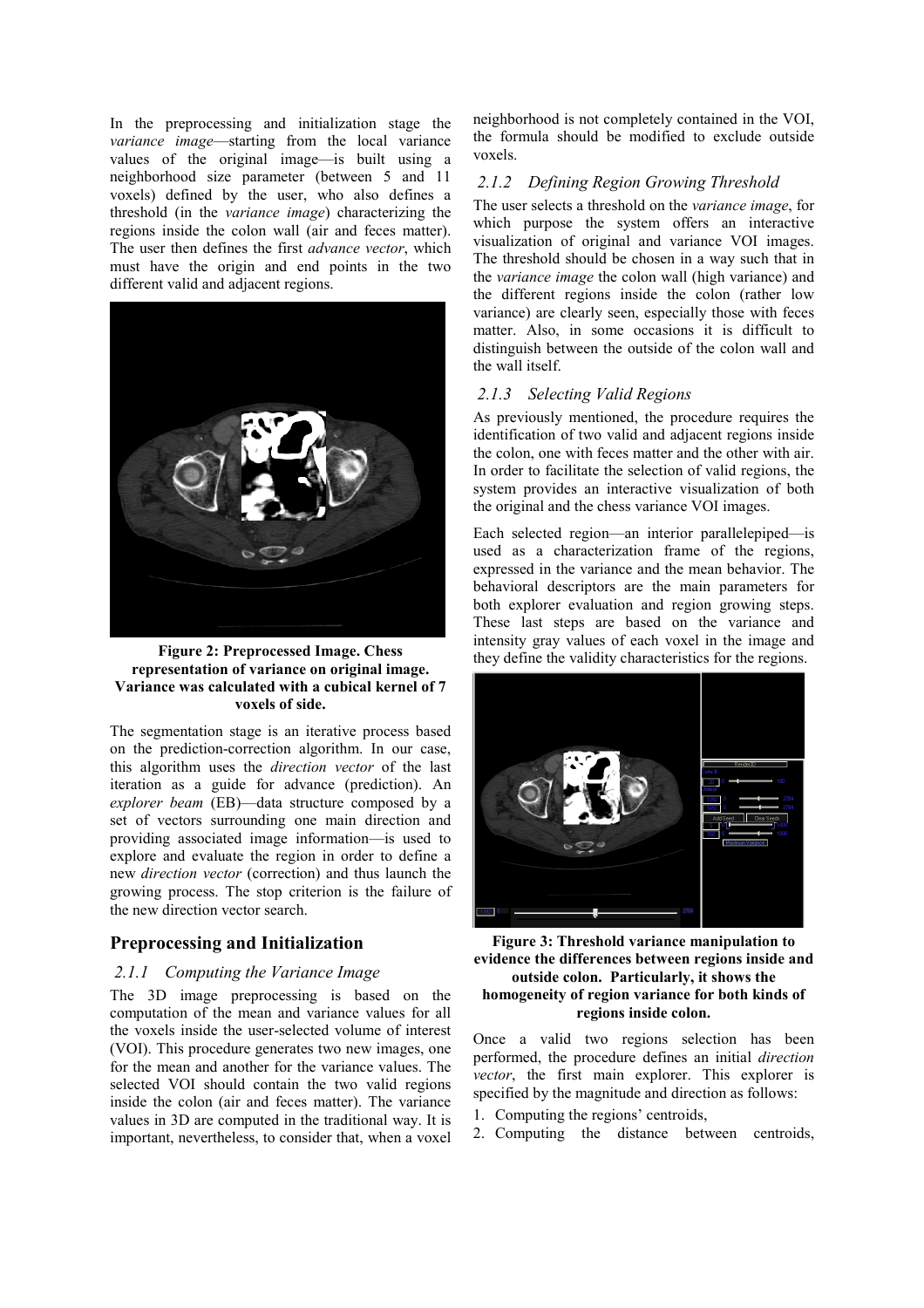magnitude

3. Defining the direction based on the order of region selection.

The final point of this vector will be the first seed for the region growing, which starts the segmentation process.

#### 2.1.4 Defining the Explorer Beam

The explorer beam (EB) is a set of vectors used to guide the advance in the segmentation process. The method creates the EB based on direction and magnitude of the previously selected direction vector.

Let us define the main explorer of the EB  $e_p$  as the

vector that has the same magnitude and direction of the previous direction vector. Its origin is the end point of the previous direction vector. Other explorers in the EB are created around  $e_p$  in a way such that a

cone with an alpha angle is formed whose vertex is in the origin point. The result is an explorer semi-conic beam. So, the EB would be view as a data structure to search for some characteristics of image as gray value and variance along each vector around  $e_p$ .

In other words, for each new vector in EB, the procedure computes the variance all along, so that a variance profile of each explorer is created. This profile is used in the explorer's evaluation (section  $2.2.1$ ).

#### Iterative Segmentation

#### 2.2.1 Evaluating the Explorer Beam

The evaluation verifies the existence of a valid vector candidate in the explorer beam, according to the following validity conditions:

- 1. The variance values associated to the vector voxels are in the valid range defined by the selected valid regions, and
- 2. The corresponding intensity values are within the valid range defined for the same valid region.

The algorithm searches for explorers that comply with the above conditions. If  $e_p$  is among them, it should be selected. The final point of the selected explorer will become a seed for the region growing stage (section 2.2.4). In the event that no explorer in the current EB fulfills the conditions, the correction step begins (section 2.2.2).

#### 2.2.2 Correcting the Explorer Beam

The objective of this step is to find a complying explorer beam which should contain the next direction vector. The correction uses two different control variables: the magnitude of vectors and the direction of the main explorer (direction vector). Even though the conic angle might be used as another control variable, it was not pursued in this study.

When an explorer fails the evaluation step, each of its vectors is labeled with the value of the distance from its origin to the first non-compliant voxel (fail label). The EB correction is calculated from the explorer's fail label distribution, and it proceeds in two different ways:

- 1. Magnitude correction: the magnitude of all explorers is reduced in half. This correction takes place when the fail labels have similar values.
- 2. Direction correction: a new main explorer is created by using the explorer with the greater fail label, whose direction will correspond to that of the new main explorer. The new main explorer's magnitude will correspond to the fail label value of the very same explorer. This correction takes place when the fail labels have fairly different values.

This new EB demands a new evaluation process (section 2.2.1).

#### 2.2.3 Stop Criterion

The exploration cycle stops when, after an EB correction, the magnitude of vectors is found to measure less than one unit.

#### 2.2.4 Region Growing

The region growing is started at the end of each iteration. It takes as seed the end of the selected explorer (the new direction vector). This propagation is a recursive method that evaluates the 6-orthogonal neighbors seeking for the voxels that fulfill one of the following two conditions:

- 1. The estimated variance value for the voxel is in one of the ranges of valid variance,
- 2. The voxel has an estimated variance smaller than the threshold specified in the initialization stage, and its gray intensity is in the valid range of intensities.

When a voxel fulfills one of the conditions, it is singled out, and the region follows. The algorithm stops when no voxel fulfills at least one condition.

## 3. RESULTS

Next, presenting the image homogeneity conditions that shows a good results.

Figure 4 shows two graphics showing the manipulation of variance threshold estimation, which enhances the image characteristics in a chess representation of statistical values on top of the original ones, the a) figure shows an image of the colon with a good homogeneity in the feces matter region, while the b) figure shows an image with high variance in the feces matter region, so the image does not keep the hypothesis of low variance in the regions inside the colon, and for this reason the image were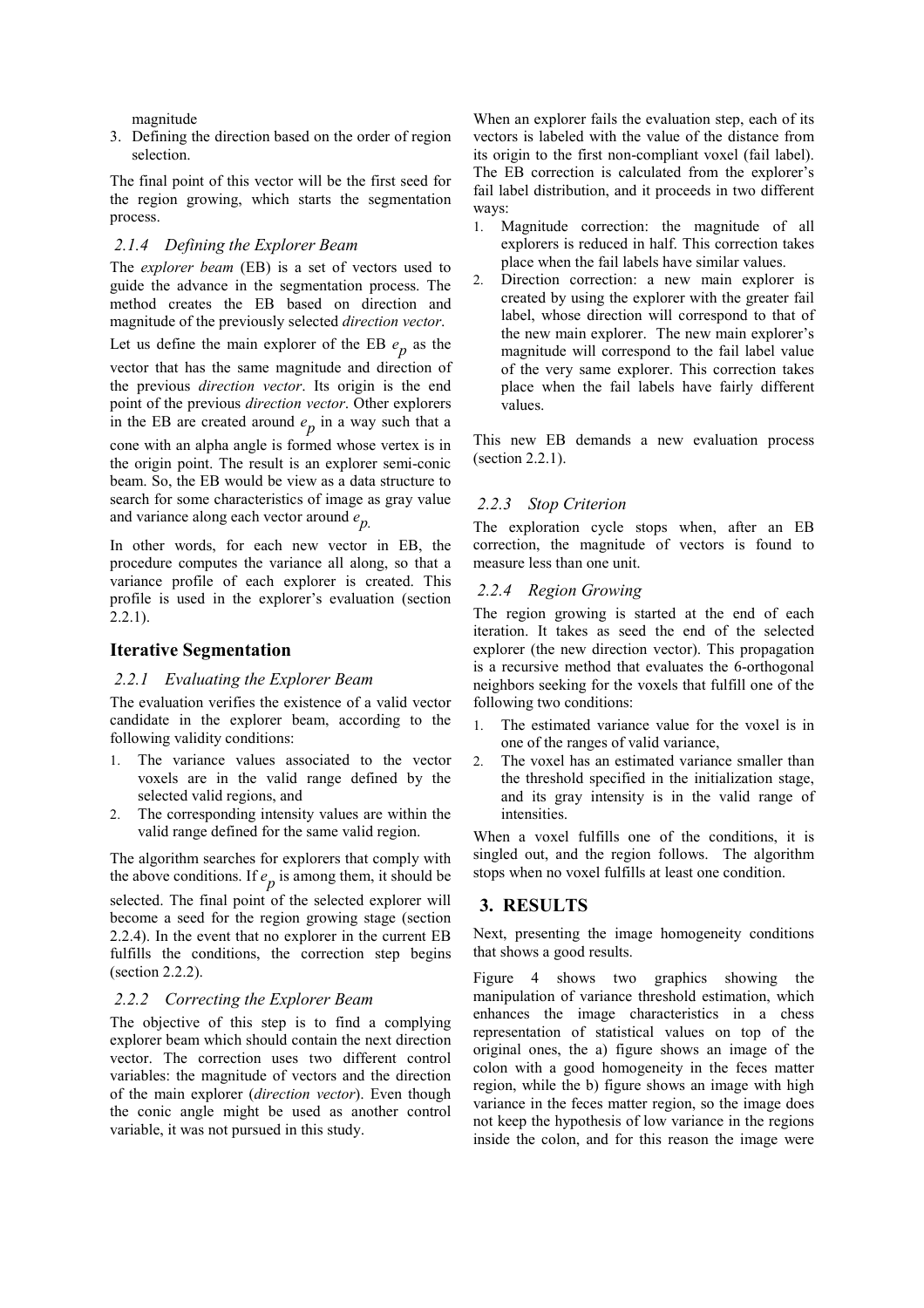discarded. Figure 5a presents a variance image where the influence of two types of scenarios becomes evident: the transitions between air and organs, and that between organs and organs. Figure 5b illustrates the appearance of a border in the feces matter region inside the colon. This image is obtained through the manipulation of the variance threshold. Finally, figure 6 shows the method's results in a fragmented segmentation of the matter inside the colon.

images. These images present different characteristics in region homogeneity inside the colon. All images present an oral contrast medium that lightens the small intestine. Two of these images have homogeneous regions inside the colon with an insufficient size for estimator computation in the initialization stage. In this case, the process did not achieve reliable estimators, and the images were discarded.



Figure 4:Variance manipulation: the yellow highlighted regions correspond to the colon wall, In both cases they represent the region to segment. a) homogeneous regions inside the colon present low variance b) non homogeneous regions present high variance. It is important to note that image a) fulfills the hypothesis of continuity based on variance while image b) does not.

The procedure was applied to four different CT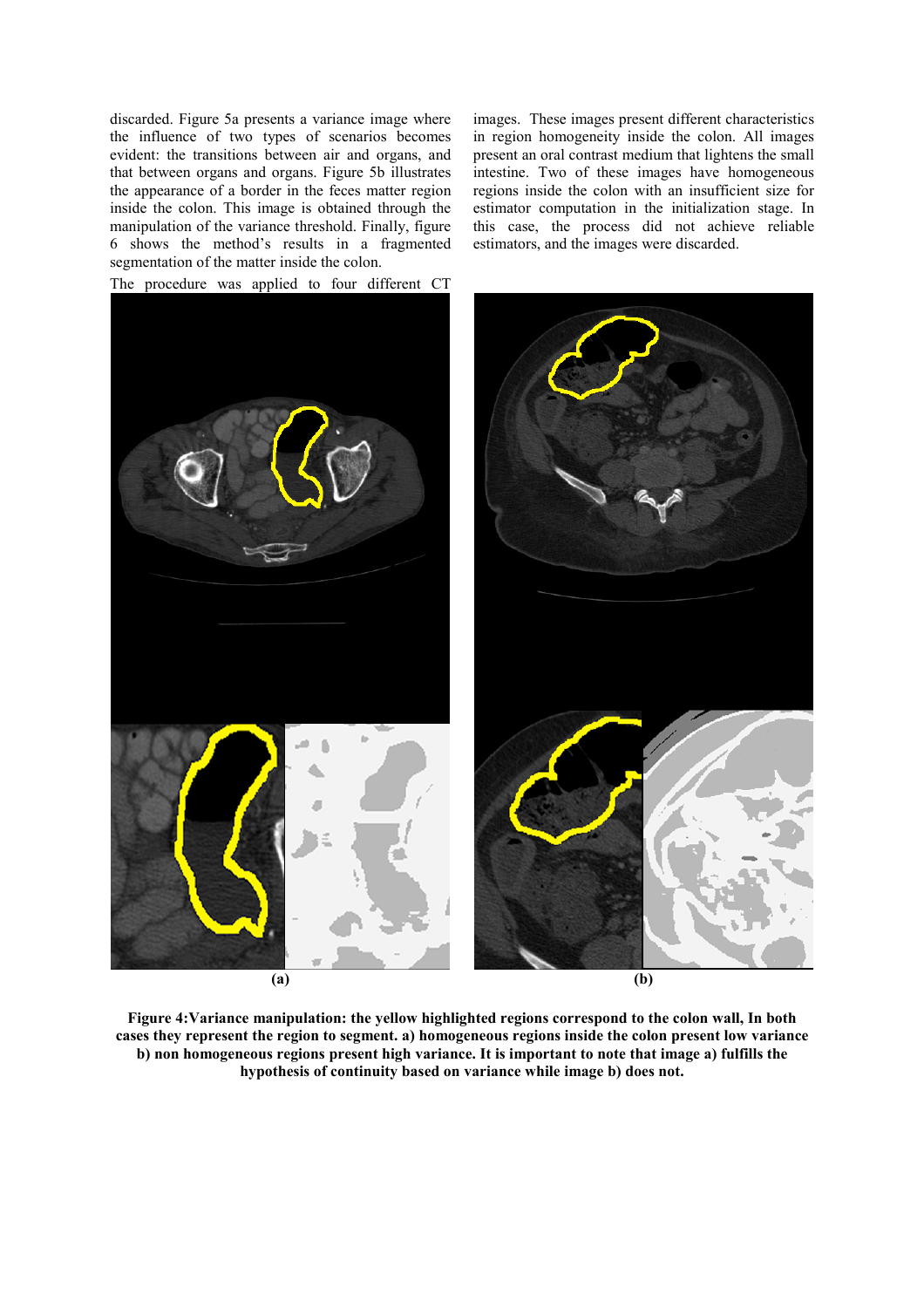

Figure 5: Interactive variance threshold manipulation: The choice of this threshold is critical for the method. In the left side image, a very high threshold hides the relatively low variances of fecal matter, while a lower threshold (right side image) allows the visualization of the internal region of colon (air and fecal matter), surrounded by high variance regions in organs around the colon. In this way, the image of the right side is appropriate for the interactive definition of the two seeds for the segmentation process.



Figure 6: A chess representation resulting from the segmentation of regions inside the colon. We can see two white fragments that represent the segmentation in the two valid regions over the original image. The segmentation follows the direction of the red arrow (starting at the first direction vector).

## 4. DISCUSSION AND CONCLUSION

The variance as image regions descriptor gives a good estimation about the region's homogeneity. Statistical 3D computation gives a space continuity condition for the matter. Figure 4 shows two cases where the variance enhances the homogeneity conditions in the regions inside the colon. In a) this condition is particularly notorious, while in b) the region inside the colon shows high variance. In this case, the estimation of regions inside the colon could be misleading because responses to transitions between organs might interfere. This is the reason why these images were discarded. Figure 5 presents two variance images. The first one shows higher variance obtained as a response to changes in the distribution of intensity gray values corresponding to different organs, and to air and osseous structure.

Additionally, the second image indicates how a fragment of the wall is lighter as a response to the influence of the changes in adjacent slices. This determines the threshold condition for the region growing.

In conclusion, we find that the statistical descriptors offer a good estimation of region homogeneity that includes the spatial distribution. Also, the strategy of prediction-correction facilitates the algorithm's easy adaptation to image conditions using local values both to determine the advance direction, and to act as reference values in the region growing process. Additionally, we find an enormous utility in expressing the decision criteria in the region growing process based on more than one characteristic (the variance, mean, and original images) to evaluate the growing conditions.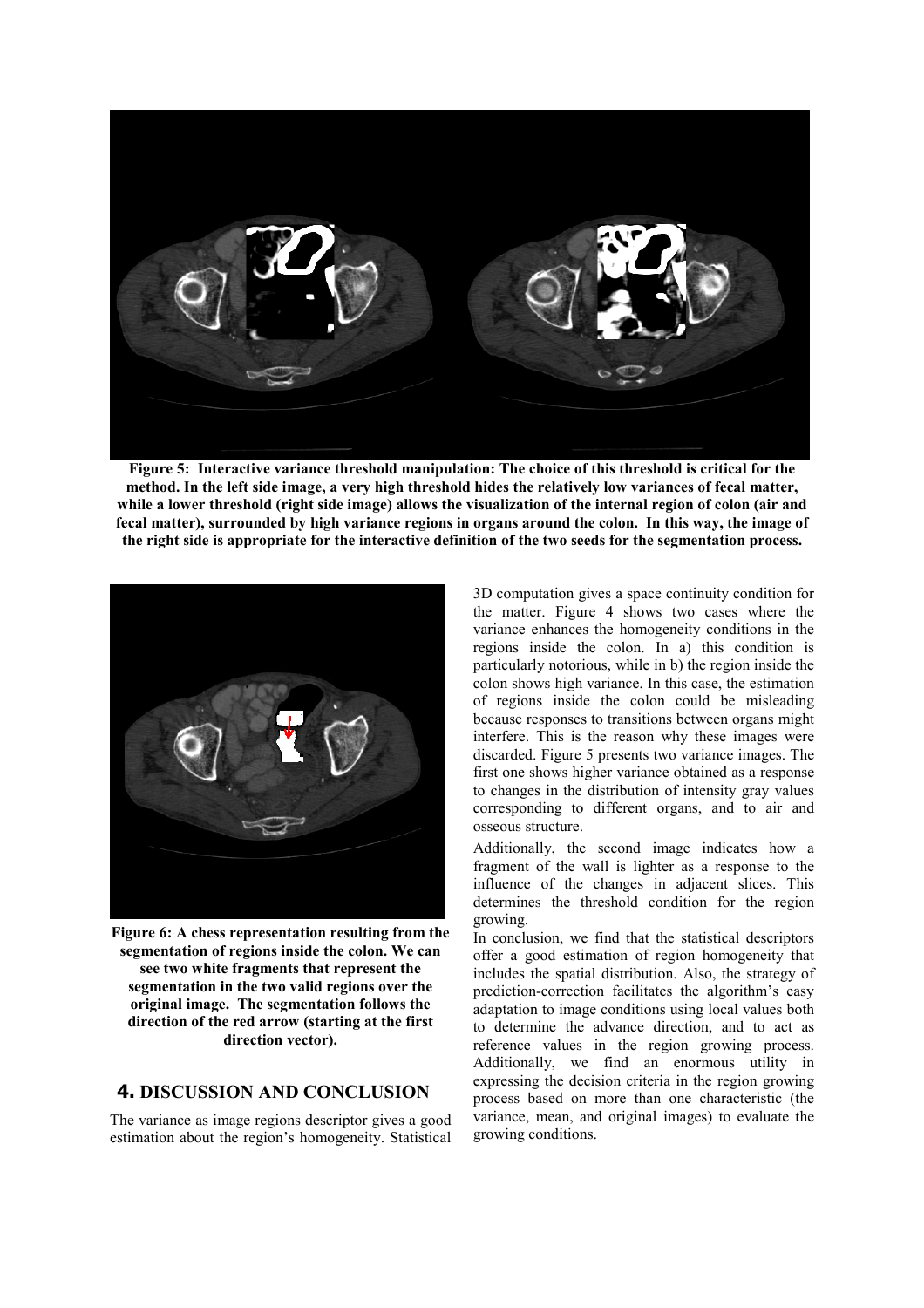Based on the proposed sketch, explorer beams evidence a good potential for other applications. A further study of the stop criterion and the correction strategies previously mentioned would be an important development.

## 5. REFERENCES

- [1] B. Acar, C.F. Beaulieu, D.S. Paik, S.B. Göktürk, C. Tomasi, J. Yee, S. Napel, Assessment of an Optical Flow Field-Based Polyp Detector for CT Colonography, in 23rd Annual International Conference of the IEEE Engineering, 2001.
- [2] Burak Acar, Christopher F. Beaulieu, Salih B. Göktürk, Carlo Tomasi, David S. Paik, R. Brooke Jeffrey, Jr.,Judy Yee, and Sandy Napel, Edge Displacement Field-Based Classification for Improved Detection of Polyps in CT Colonography, in Medical Imaging IEEE Transactions, 2002.
- [3] American Gastroenterological Association, Cancer Colorectal, http://www.gastro.org/wmspage.cfm?parm1=686
- [4] Chirtopher F. Beaulieu, R. Brooke Jeffrey, Chandu Karadi, David S. Paik, Sandy Napel, Display Modes For CT Colonography. Part II: Blinded Comparison Of Axial CT and Virtual Endoscopic and Panoramic Endoscopic Volume Rendered Studies, in RSNA Radiology, 1999.
- [5] Alberto Bert, Ivan Dmitriev, Silvano Agliozzo, Natalia Pietrosemoli, Mario Ferraro, Mark Mandelkern, Teresa Gallo, Daniele Regge, A new automatic method for colon segmentation in CT-Colonography CAD, 2003.
- [6] S. Bond, M. Brady, F. Gleeson, N. Mortesen, Image Analysis for Patient Management in Colorectal Cancer, in CARS, 2005.
- [7] Dongqing Chen, Zhengrong Liang, Mark R. Wax, Lihong Li, Bin Li, Arie E. Kaufman, A Novel Approach to Extract Colon Lumen from CT Images for Virtual Colonoscopy, in IEEE transactions on medical imaging, 2000.
- [8] Ming Wan, Frank Dachille, Arie Kaufman, Distance-Field Based Skeletons for Virtual Navigation, in IEEE Visualization, 2001.<br>[9] Leonardo Flórez, Modèle D'état I
- Leonardo Flórez, Modèle D'état De Cylindre Généralisé et la quantification de Sténoses Artérielles En Imagerie 3D, 2006.
- [10] Rafael C. Gonzalez, Richard E. Woods, Digital Image Processing, 2002.
- [11] Hounsfield Units,
- http://www.itk.org/Wiki/ITK\_Hounsfield\_Units
- [12] Peter W. Hung, David S. Paik, Sandy Napel, Judy Yee, R. Brooke Jeffrey, Andreas Steinauer-Gebauer, Juno Min, Ashwin Jathavedam, Christopher F. Beaulieu, Quantification of Distention in CT Colonography: Development and Validation of Three Computer Algorithms, in

RSNA Radiology, 2002.

- [13] Gheorghe Iordanescu, Ronald M. Summers, Benefits of Centerline Analysis for CT Colonography Computer-Aided Polyp Detection, 2003.
- [14] Anna K. Jerebko, Sheldon B. Teerlink, Marek Franaszek, Ronald M. Summers, Polyp Segmentation Method for CT Colonography Computer Aided Detection, in SPIE , 2003.
- [15] Chandu Karadi, Chirtopher F. Beaulieu, R. Brooke Jeffrey, David S. Paik, Sandy Napel, Display Modes For CT Colonography. Part I: Synthesis And Insertion of Polypos into Pacient CT Data, in RSNA Radiology 1999.
- [16] Lihong Li, Dongqing Chen, Sarang Lakare, Kevin Kreeger, Ingmar Bitter, Arie E. Kaufman, Mark R. Wax, Petar M. Djuric, Zhengrong Liang, An image segmentation approach to extract colon lumen through colonic material tagging and hidden Markov random field model for virtual colonoscopy, in CiteSeer 2002.
- [17] Ping Li, Sandy Napel, Burak Acar, David S. Paik, R. Brooke Jeffrey, Christopher F. Beaulieu, Registration of central paths and colonic polyps between supine and prone scans in computed tomography colonography: Pilot study, in NCBI, 2004.
- [18] Wolfgang Luboldt, Peter Bauerfeind, Simon Wildermuth, Borut Marincek, Michael Fried, Jrg F. Debatin, Colonic Masses: Detection with MR Colonography, in RSNA Radiology, 2000.
- [19] R Mukundan, K R Ramakrishnan, Moment Functions In Image Analysis: Theory And Application, 1998.
- [20] David S. Paik, Christopher F. Beaulieu, Geoffrey D. Rubin, Burak Acar, R. Brooke Jeffrey, Jr., Judy Yee, Joyoni Dey, Sandy Napel, Surface Normal Overlap: A Computer-Aided Detection Algorithm With Application to Colonic Polyps and Lung Nodules in Helical CT, in IEEE transactions on medical imaging, 2004.
- [21] Joost F. Peters, Simona E. Griogorescu, Roel Truyen, Frans A. Gerritsen, Ayso H de Vries, Rogier E. van Gelder, Patrik Rogalla. Robust Automated Polyp Detection for low-dose and normaldose virtual colonoscopy, in Elsevier, 2005
- [22] Robert J.T. Sadleir, Paul F. Whelan, Colon Centerline Calculation for CT Colonography Using Optimised 3D Topological Thinning, in CiteSeer, 2002
- [23] Mie Sato, Sarang Lakare, Ming Wan, Arie Kaufman, Zhengrong Liang, mark Wax, An Automatic Colon Segmentation for 3d Virtual Colonoscopy, in IEICE Trans. Information and Systems 2001
- [24] Milan Sonka, Vaclav Hlavac, Roger Boyle, Image Processing, Analysis, and Machine Vision, 1999.